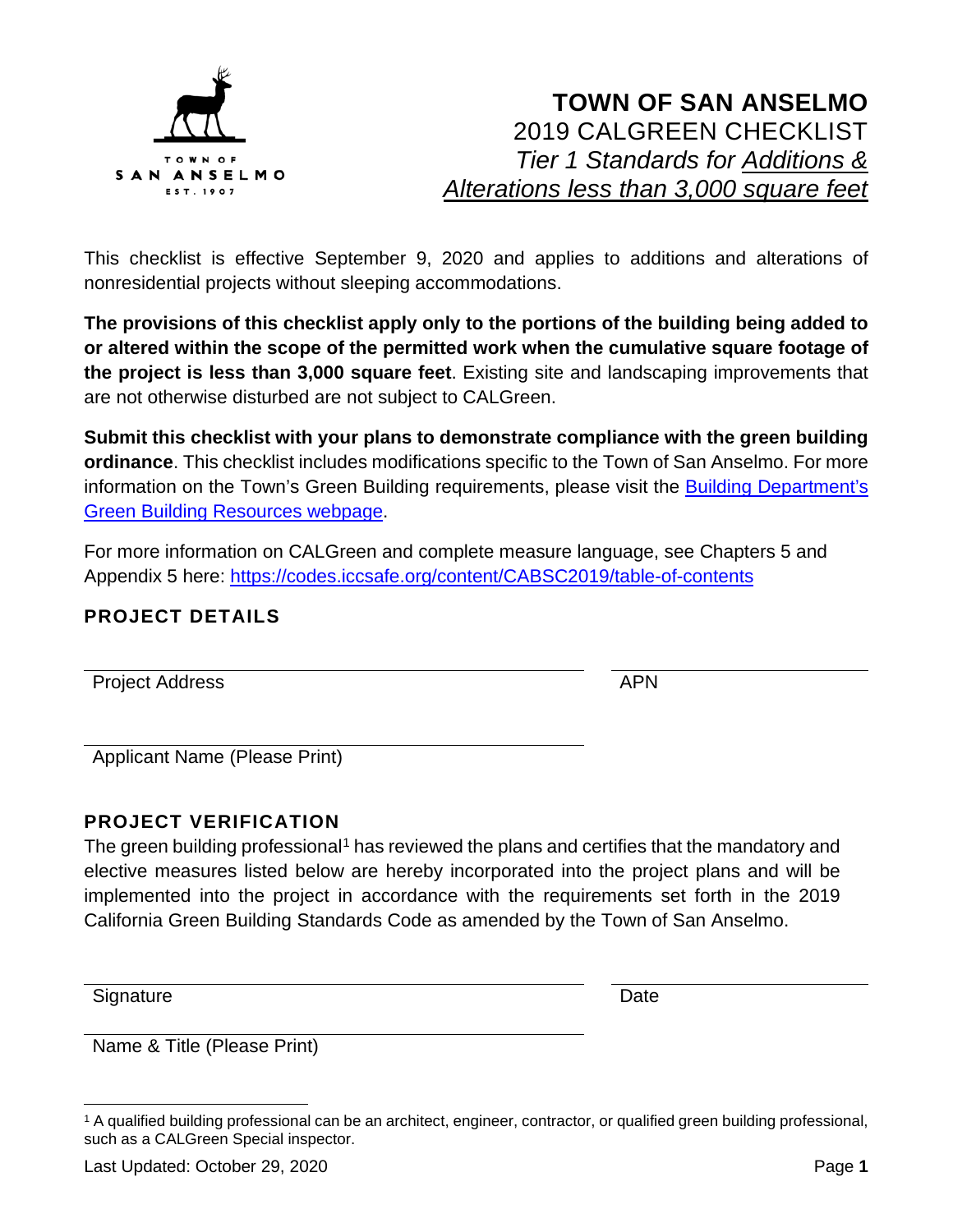

| <b>CALGREEN MEASURE</b><br>ALL MEASURES ARE MANDATORY UNLESS NOT IN PROJECT SCOPE                                                                                                                                                                                                                                                                                                                                                       | <b>COMPLETED?</b><br>(YES OR N/A) |
|-----------------------------------------------------------------------------------------------------------------------------------------------------------------------------------------------------------------------------------------------------------------------------------------------------------------------------------------------------------------------------------------------------------------------------------------|-----------------------------------|
| 5.106.1 Newly constructed projects and additions which disturb less than one acre<br>of land shall prevent the pollution of stormwater runoff from the construction<br>activities through compliance with the Town's Homeowner's Guide to Stormwater<br>Management.                                                                                                                                                                     | $\Box$ YES<br>$\Box$ N/A          |
| 5.106.2 Comply with all lawfully enacted stormwater discharge regulations for<br>projects that disturb one acre or more of land or disturb less than one acre of land<br>but are part of a larger common plan of development or sale. Projects must<br>comply with National Pollutant Discharge Elimination System (NPDES) General<br>Permit for Stormwater Discharges Associated with Construction and Land<br>Disturbance Activities. | $\Box$ YES<br>$\Box$ N/A          |
| 5.106.4.1.1 Short-term bicycle parking. If the addition or alteration is adding ten or<br>more parking spaces and is anticipated to generate visitor traffic, provide<br>permanently anchored bicycle racks within 200 feet of the visitors' entrance,<br>readily visible to passers-by, for 5 percent of new visitor motorized vehicle parking<br>spaces being added, with a minimum of one two-bike capacity rack.                    | $\Box$ YES<br>$\Box$ N/A          |
| 5.106.4.1.3 For additions or alterations that add 10 or more tenant-occupant<br>vehicular parking spaces, provide secure bicycle parking for 5 percent of the<br>tenant vehicular parking spaces being added, with a minimum of one bicycle<br>parking facility.                                                                                                                                                                        | $\Box$ YES<br>$\Box$ N/A          |
| 5.106.4.1.5 Acceptable bicycle parking facility for Sections 5.106.4.1.1 through<br>5.106.4.1.4 shall be convenient from the street and shall meet one of the<br>following:<br>1. Covered, lockable enclosures with permanently anchored racks for bicycles;<br>2. Lockable bicycle rooms with permanently anchored racks; or<br>3. Lockable, permanently anchored bicycle lockers.                                                     | $\Box$ YES<br>$\Box$ N/A          |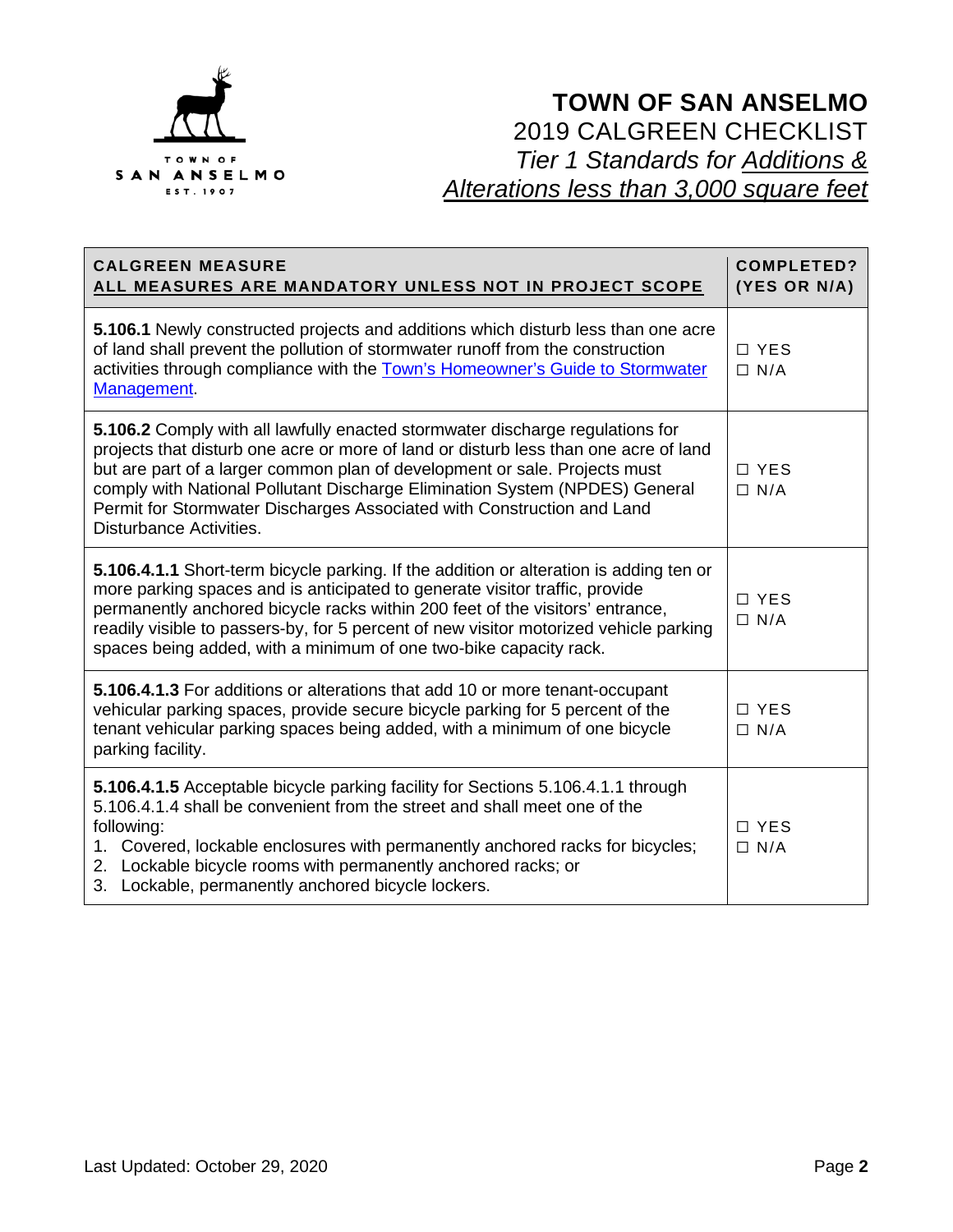

| <b>CALGREEN MEASURE</b><br>ALL MEASURES ARE MANDATORY UNLESS NOT IN PROJECT SCOPE                                                                                                                                                                                                                                                                                                                                                                                                                                                                                                                                                                                                                                                                                                                                                                        | <b>COMPLETED?</b><br>(YES OR N/A) |
|----------------------------------------------------------------------------------------------------------------------------------------------------------------------------------------------------------------------------------------------------------------------------------------------------------------------------------------------------------------------------------------------------------------------------------------------------------------------------------------------------------------------------------------------------------------------------------------------------------------------------------------------------------------------------------------------------------------------------------------------------------------------------------------------------------------------------------------------------------|-----------------------------------|
| 5.106.5.3 Construction shall comply with Section 5.106.5.3.1 or Section<br>5.106.5.3.2 to facilitate future installation of electric vehicle supply equipment<br>(EVSE). When EVSE(s) is/are installed, it shall be in accordance with the<br>California Building Code and the California Electrical Code, and as outlined by the<br>Town of San Anselmo Municipal Code, Chapter 9-19.050, if triggered.<br>For projects upgrading the electrical service panel, add designated                                                                                                                                                                                                                                                                                                                                                                          | □ YES<br>$\Box$ N/A               |
| electrical capacity for 20% of onsite parking spaces to be EV Capable<br>For projects modifying the parking lot, add conduit to all exposed parking<br>$\bullet$<br>spaces. Where existing electrical service will not be upgraded in the existing<br>project scope, designate capacity for parking spaces to the maximum extent<br>that does not require an upgrade to existing electrical service                                                                                                                                                                                                                                                                                                                                                                                                                                                      |                                   |
| 5.106.5.3.4 The service panel or subpanel circuit directory shall identify the<br>reserved overcurrent protective device space(s) for future EV charging as "EV<br>CAPABLE." The raceway termination location shall be permanently and visibly<br>marked as "EV CAPABLE."                                                                                                                                                                                                                                                                                                                                                                                                                                                                                                                                                                                | □ YES<br>$\Box$ N/A               |
| 5.106.5.3.5 Future charging spaces qualify as designated<br>parking as described in Section A5.106.5.1 designated parking<br>for clean air vehicles.                                                                                                                                                                                                                                                                                                                                                                                                                                                                                                                                                                                                                                                                                                     | □ YES<br>$\Box$ N/A               |
| 5.106.10 Construction plans shall indicate how site grading or a drainage system<br>will manage all surface water flows to keep water from entering buildings.                                                                                                                                                                                                                                                                                                                                                                                                                                                                                                                                                                                                                                                                                           | $\Box$ YES<br>$\Box$ N/A          |
| 5.201.1 Meet minimum California Energy Commission energy efficiency<br>standards.                                                                                                                                                                                                                                                                                                                                                                                                                                                                                                                                                                                                                                                                                                                                                                        | □ YES<br>$\Box$ N/A               |
| 5.303.1.1 For additions in excess of 50,000 square feet, separate submeters shall<br>be installed as follows:<br>1. For each individual leased, rented, or other tenant space within the building<br>projected to consume more than 100 gal/day (380 L/day), including, but not<br>limited to, spaces used for laundry or cleaners, restaurant or food service,<br>medical or dental office, laboratory, or beauty salon or barber shop.<br>2. Where separate submeters for individual building tenants are unfeasible, for<br>water supplied to the following subsystems:<br>a. Makeup water for cooling towers where flow through is greater than 500<br>gpm $(30 \text{ L/s})$ .<br>b. Makeup water for evaporative coolers greater than 6 gpm (0.04 L/s).<br>c. Steam and hot-water boilers with energy input more than 500,000 Btu/h<br>$(147$ kW). | $\Box$ YES<br>$\Box$ N/A          |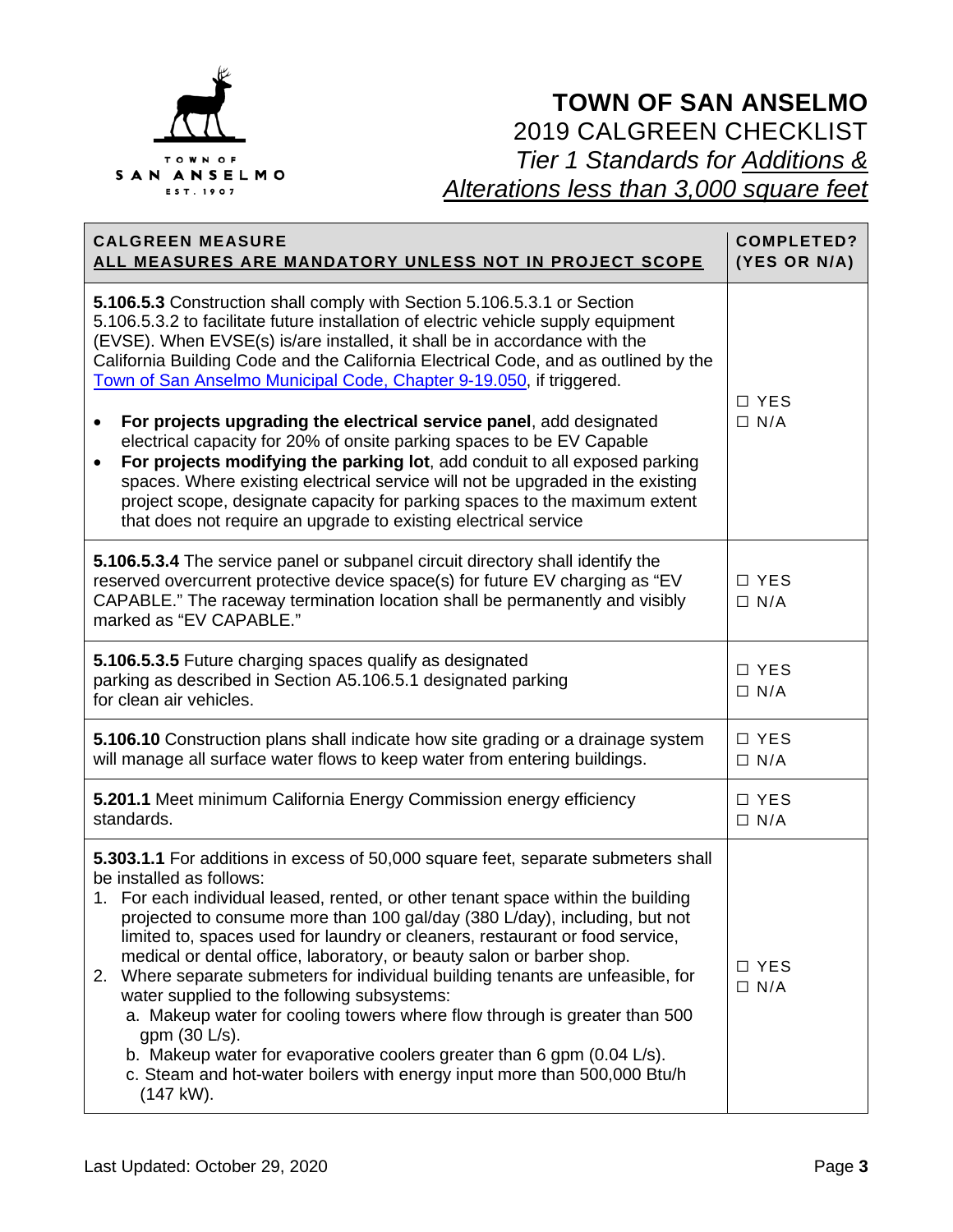

| <b>CALGREEN MEASURE</b>                                                                                                                                                                                                                                                                                                           | <b>COMPLETED?</b>        |
|-----------------------------------------------------------------------------------------------------------------------------------------------------------------------------------------------------------------------------------------------------------------------------------------------------------------------------------|--------------------------|
| <u>ALL MEASURES ARE MANDATORY UNLESS NOT IN PROJECT SCOPE</u>                                                                                                                                                                                                                                                                     | (YES OR N/A)             |
| 5.303.1.2 A separate submeter or metering device shall be provided for any tenant<br>within a new building or within an addition that is projected to consume more than<br>$1,000$ gal/ day                                                                                                                                       | □ YES<br>$\Box$ N/A      |
| 5.303.3.1 The effective flush volume of all water closets shall not exceed 1.28<br>gallons per flush. Tank-type water closets shall be certified to the performance<br>criteria of the U.S. EPA WaterSense Specification for Tank-Type Toilets.                                                                                   | □ YES<br>$\Box$ N/A      |
| 5.303.3.2.1 The effective flush volume of wall-mounted urinals shall not exceed                                                                                                                                                                                                                                                   | □ YES                    |
| 0.125 gallons per flush.                                                                                                                                                                                                                                                                                                          | $\Box$ N/A               |
| 5.303.3.2.2 The effective flush volume of floor-mounted urinals shall not exceed                                                                                                                                                                                                                                                  | $\Box$ YES               |
| 0.5 gallons per flush.                                                                                                                                                                                                                                                                                                            | $\Box$ N/A               |
| 5.303.3.3.1 Showerheads shall have a maximum flow rate of not more than 1.8<br>gallons per minute at 80 psi. Showerheads shall be certified to the performance<br>criteria of the U.S. EPA WaterSense Specification for Showerheads                                                                                               | □ YES<br>$\Box$ N/A      |
| 5.303.3.3.2 When a shower is served by more than one showerhead, the<br>combined flow rate of all showerheads and/or other shower outlets controlled by a<br>single valve shall not exceed 1.8 gallons per minute at 80 psi, or the shower shall<br>be designed to allow only one shower outlet to be in operation at a time.     | □ YES<br>$\Box$ N/A      |
| 5.303.3.4.1 Lavatory faucets shall have a maximum flow rate of not more than 0.5                                                                                                                                                                                                                                                  | □ YES                    |
| gallons per minute at 60 psi.                                                                                                                                                                                                                                                                                                     | $\Box$ N/A               |
| 5.303.3.4.2 Kitchen faucets shall have a maximum flow rate of not more than 1.8<br>gallons per minute at 60 psi. Kitchen faucets may temporarily increase the flow<br>above the maximum rate, but not to exceed 2.2 gallons per minute at 60 psi, and<br>must default to a maximum flow rate of 1.8 gallons per minute at 60 psi. | □ YES<br>$\Box$ N/A      |
| 5.303.3.4.3 Wash fountains shall have a maximum flow rate of not more than 1.8                                                                                                                                                                                                                                                    | □ YES                    |
| gallons per minute/20 [rim space (inches) at 60 psi].                                                                                                                                                                                                                                                                             | $\Box$ N/A               |
| 5.303.3.4.4 Metering faucets shall not deliver more than 0.20 gallons per cycle.                                                                                                                                                                                                                                                  | $\Box$ YES<br>$\Box$ N/A |
| 5.303.3.4.5 Metering faucets for wash fountains shall have a maximum flow rate of                                                                                                                                                                                                                                                 | $\Box$ YES               |
| not more than 0.20 gallons per cycle/20 [rim space (inches) at 60 psi].                                                                                                                                                                                                                                                           | $\Box$ N/A               |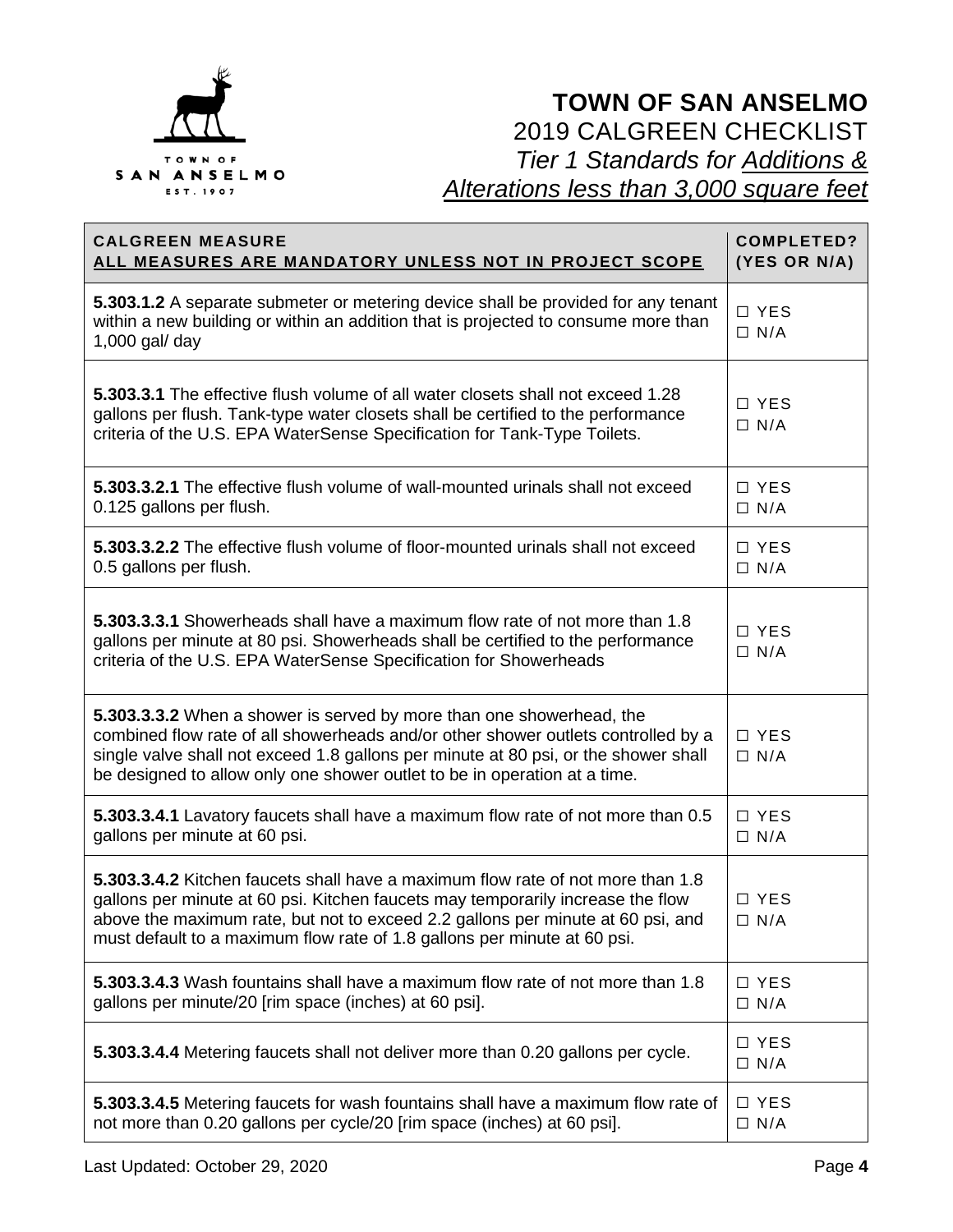

| <b>CALGREEN MEASURE</b><br><u>ALL MEASURES ARE MANDATORY UNLESS NOT IN PROJECT SCOPE</u>                                                                                                                                                                                                                                                                                                                                                                                          | <b>COMPLETED?</b><br>(YES OR N/A) |
|-----------------------------------------------------------------------------------------------------------------------------------------------------------------------------------------------------------------------------------------------------------------------------------------------------------------------------------------------------------------------------------------------------------------------------------------------------------------------------------|-----------------------------------|
| 5.303.4.1 Food waste disposers shall either modulate the use of water to no more<br>than 1 gpm when the disposer is not in use (not actively grinding food waste/no-<br>load) or shall automatically shut off after no more than 10 minutes of inactivity.<br>Disposers shall use no more than 8 gpm of water.                                                                                                                                                                    | $\Box$ YES<br>$\Box$ N/A          |
| 5.303.6 Plumbing fixtures and fittings shall be installed in accordance with the<br>California Plumbing Code, and shall meet the applicable standards referenced in<br>Table 1701.1 of the California Plumbing Code and in Chapter 6 of this code.                                                                                                                                                                                                                                | □ YES<br>$\Box$ N/A               |
| 5.304.1 Nonresidential developments shall comply with local ordinances, MMWD's<br>Landscape Requirements, or the current California Department of Water<br>Resources Model Water Efficient Landscape Ordinance (MEWLO), whichever is<br>more stringent.                                                                                                                                                                                                                           | □ YES<br>$\Box$ N/A               |
| 5.305.1.2 Recycled water supply systems for outdoor applications shall meet the<br>requirements of this code, and the California Code of Regulations, Title 17,<br>Division 1, Chapter 5, Subchapter 1; Title 22, Division 4, Chapter 3; and Title 23,<br>Division 2, Chapter 2.7, as applicable.                                                                                                                                                                                 | $\Box$ YES<br>$\Box$ N/A          |
| 5.407.1 Provide a weather-resistant exterior wall and foundation envelope as<br>required by California Building Code Section 1403.2 (Weather Protection),<br>manufacturer's installation instructions or local ordinance, whichever is more<br>stringent.                                                                                                                                                                                                                         | $\Box$ YES<br>$\Box$ N/A          |
| 5.407.2.1 Design and maintain landscape irrigation systems to prevent spray on<br>structures.                                                                                                                                                                                                                                                                                                                                                                                     | □ YES<br>$\Box$ N/A               |
| 5.407.2.2.1 Primary exterior entries shall be covered to prevent water intrusion by<br>using nonabsorbent floor and wall finishes within at least 2 feet around and<br>perpendicular to such openings plus at least one of the following:<br>1. An installed awning at least 4 feet in depth.<br>The door is protected by a roof overhang at least 4 feet in depth.<br>2.<br>The door is recessed at least 4 feet.<br>3.<br>4. Other methods which provide equivalent protection. | $\Box$ YES<br>$\Box$ N/A          |
| 5.407.2.2.2 Install flashings integrated with a drainage plane.                                                                                                                                                                                                                                                                                                                                                                                                                   | $\Box$ YES<br>$\Box$ N/A          |
| 5.408.1 Recycle and/or salvage for reuse a minimum of 65 percent of the<br>nonhazardous construction and demolition waste in accordance with the reporting<br>standards outlined by Zero Waste Marin.                                                                                                                                                                                                                                                                             | □ YES<br>$\Box$ N/A               |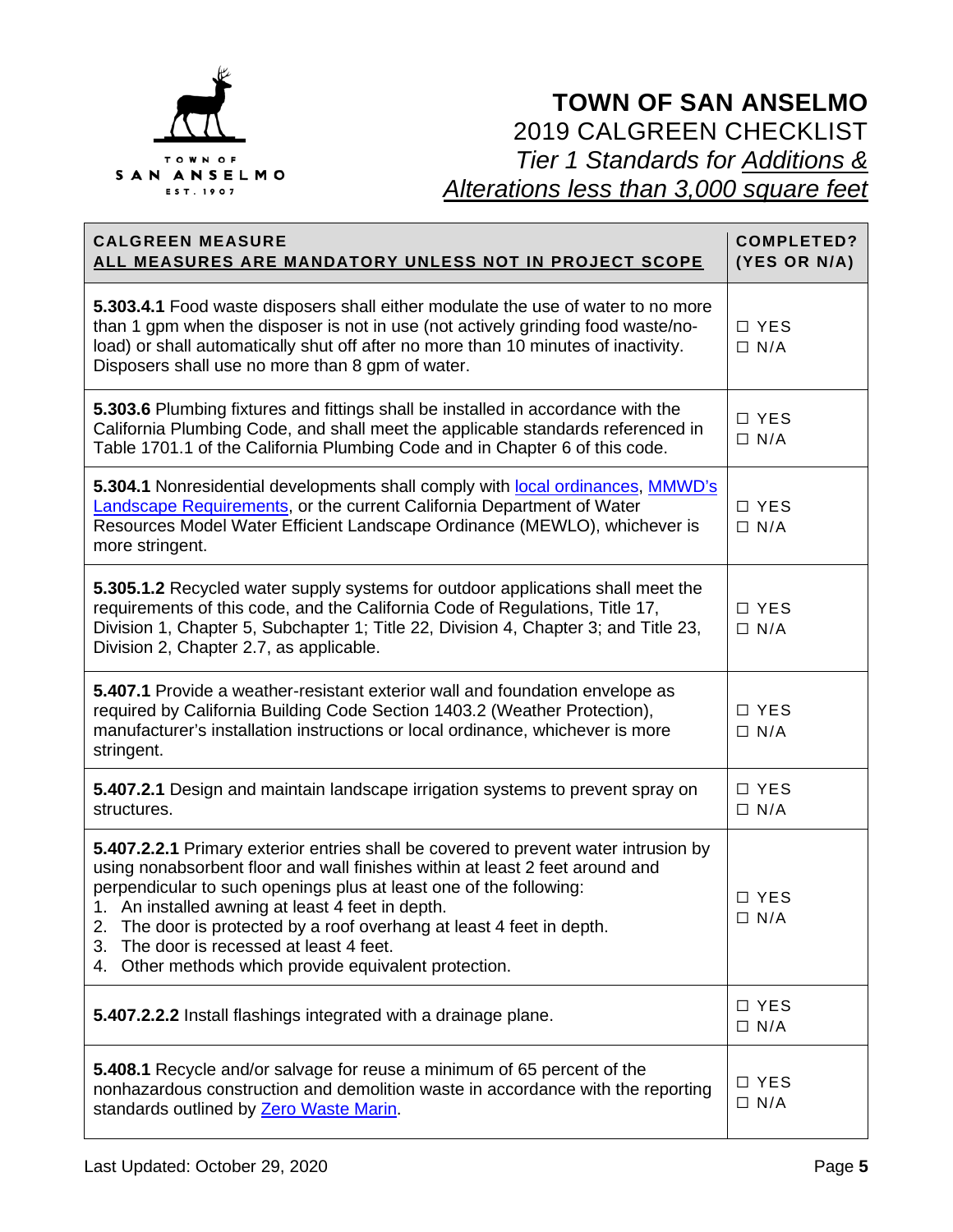

| <b>CALGREEN MEASURE</b><br><u>ALL MEASURES ARE MANDATORY UNLESS NOT IN PROJECT SCOPE</u>                                                                                                                                                                                                                                                                                                                                                                                                                                                                                                                                           | <b>COMPLETED?</b><br>(YES OR N/A) |
|------------------------------------------------------------------------------------------------------------------------------------------------------------------------------------------------------------------------------------------------------------------------------------------------------------------------------------------------------------------------------------------------------------------------------------------------------------------------------------------------------------------------------------------------------------------------------------------------------------------------------------|-----------------------------------|
| 5.408.2 Additions and alterations to a building or tenant space that meet the<br>scoping provisions in Section 301.3 for nonresidential additions and alterations,<br>shall require verification that Universal Waste items such as fluorescent lamps and<br>ballast and mercury containing thermostats as well as other California prohibited<br>Universal Waste Materials are disposed of properly and are diverted from landfills.<br>A list of prohibited Universal Waste materials shall be included in the construction<br>documents.                                                                                        | □ YES<br>$\Box$ N/A               |
| 5.408.3 100 percent of trees, stumps, rocks and associated vegetation and soils<br>resulting primarily from land clearing shall be reused or recycled. For a phased<br>project, such material may be stockpiled on site until the storage site is developed.                                                                                                                                                                                                                                                                                                                                                                       | □ YES<br>$\Box$ N/A               |
| 5.410.1 Provide readily accessible areas that serve the entire building and are<br>identified for the depositing, storage and collection of non-hazardous materials for<br>recycling, including (at a minimum) paper, corrugated cardboard, glass, plastics,<br>organic waste, and metals, or meet a lawfully enacted local recycling ordinance, if<br>more restrictive.                                                                                                                                                                                                                                                           | □ YES<br>$\Box$ N/A               |
| 5.410.1.1 All additions conducted within a 12-month period under single or<br>multiple permits, resulting in an increase of 30 percent or more in floor area, shall<br>provide recycling areas on site.                                                                                                                                                                                                                                                                                                                                                                                                                            | $\Box$ YES<br>$\Box$ N/A          |
| 5.410.2.1 Owner's or Owner representative's Project Requirements (OPR). The<br>expectations and requirements of the building appropriate to its phase shall be<br>documented before the design phase of the project begins. This documentation<br>shall include the following:<br>1. Environmental and sustainability goals.<br>2. Energy efficiency goals.<br>3. Indoor environmental quality requirements.<br>Project program, including facility functions and hours of operation, and need<br>4.<br>for afterhours operation.<br>5. Equipment and systems expectations.<br>6. Building occupant and O&M personnel expectations | □ YES<br>$\Box$ N/A               |
| 5.410.4 Testing and adjusting of systems shall be required for new buildings less<br>than 10,000 square feet or new systems to serve an addition or alteration subject<br>to Section 303.1.                                                                                                                                                                                                                                                                                                                                                                                                                                        | □ YES<br>$\Box$ N/A               |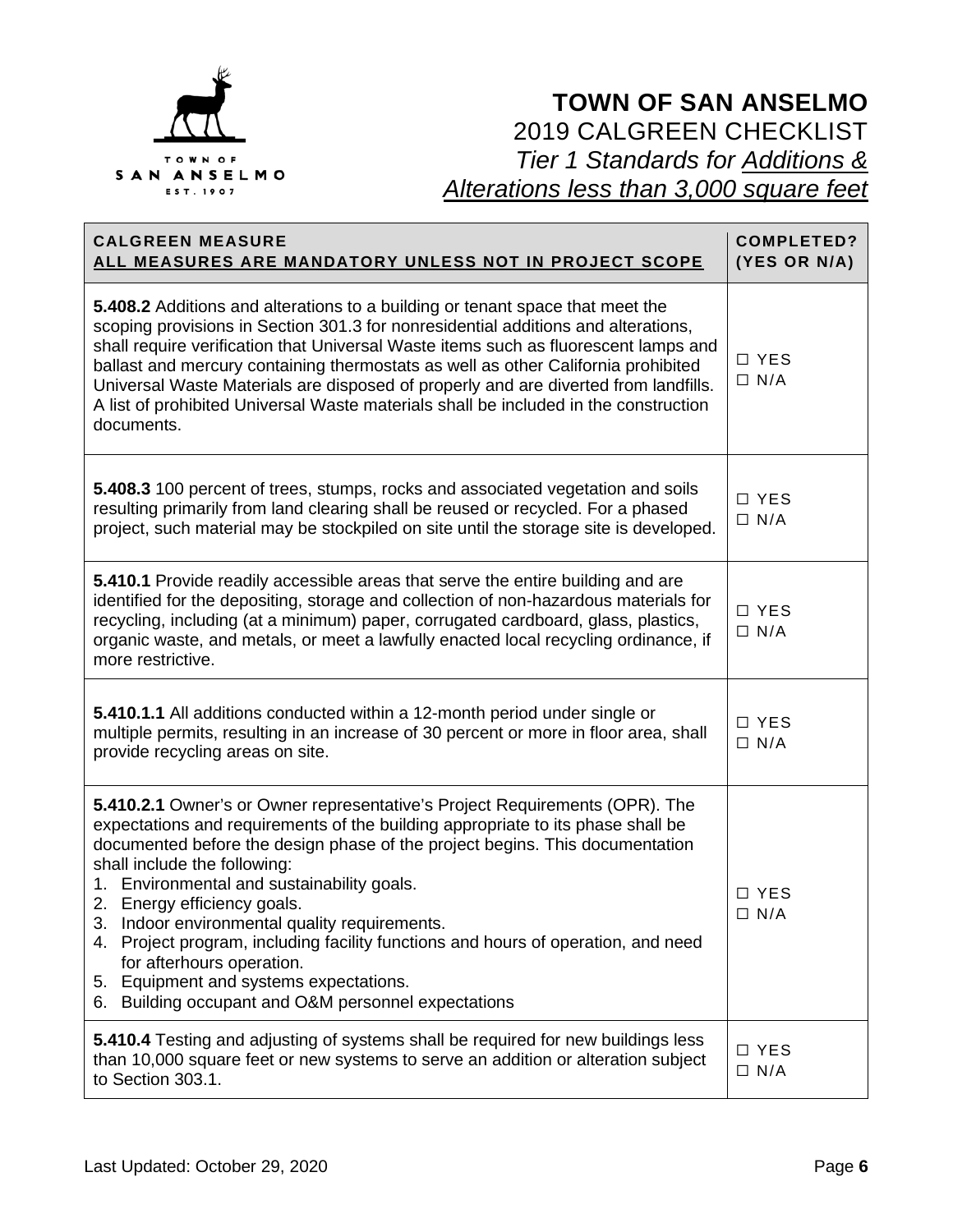

| <b>CALGREEN MEASURE</b><br><u>ALL MEASURES ARE MANDATORY UNLESS NOT IN PROJECT SCOPE</u>                                                                                                                                                                                                                                                                                                                                                                     | <b>COMPLETED?</b><br>(YES OR N/A) |
|--------------------------------------------------------------------------------------------------------------------------------------------------------------------------------------------------------------------------------------------------------------------------------------------------------------------------------------------------------------------------------------------------------------------------------------------------------------|-----------------------------------|
| 5.410.4.2 Develop a written plan of procedures for testing and adjusting systems.<br>Systems to be included for testing and adjusting shall include, as applicable to the<br>project:<br>1. HVAC systems and controls.<br>2. Indoor and outdoor lighting and controls.<br>3. Water heating systems.<br>4. Renewable energy systems.<br>5. Landscape irrigation systems.<br>6. Water reuse systems.                                                           | □ YES<br>$\Box$ N/A               |
| 5.410.4.3 Perform testing and adjusting procedures in accordance with applicable<br>standards on each system as determined by the enforcing agency.                                                                                                                                                                                                                                                                                                          | □ YES<br>$\Box$ N/A               |
| 5.410.4.3.1 In addition to testing and adjusting, before a new space-conditioning<br>system serving a building or space is operated for normal use, balancing the<br>system in accordance with the procedures defined by the Testing Adjusting and<br>Balancing Bureau National Standards; the National environmental Balancing<br>Bureau Procedural Standards; Associated Air Balance Council National Standards<br>or as approved by the enforcing agency. | □ YES<br>$\Box$ N/A               |
| 5.410.4.4 After completion of testing, adjusting and balancing, provide a final<br>report of testing signed by the individual responsible for performing these services.                                                                                                                                                                                                                                                                                     | □ YES<br>$\Box$ N/A               |
| 5.410.4.5 Provide the building owner or representative with detailed operating and<br>maintenance instructions and copies of guaranties/ warranties for each system. O<br>& M instructions shall be consistent with OSHA requirements in CCR, Title 8,<br>Section 5142, and other related regulations.                                                                                                                                                       | □ YES<br>$\Box$ N/A               |
| 5.410.4.5.1 Include a copy of all inspection verifications and reports required by<br>the enforcing agency.                                                                                                                                                                                                                                                                                                                                                  | □ YES<br>$\Box$ N/A               |
| 5.503.1 Install only a direct-vent sealed-combustion gas or sealed wood-burning<br>fireplace, or a sealed woodstove or pellet stove, and refer to residential<br>requirements in the California Energy Code, Title 24, Part 6, Subchapter 7,<br>Section 150. Woodstoves, pellet stoves and fireplaces shall comply with the Bay<br>Area Air Quality Management District's Wood-Burning Devices Rule.                                                         | $\Box$ YES<br>$\Box$ N/A          |
| 5.503.1.1 Woodstoves and pellet stoves shall comply with U.S. EPA New Source<br>Performance Standards (NSPS) emission limits as applicable and shall have a<br>permanent label indicating they are certified to meet the emission limits.                                                                                                                                                                                                                    | □ YES<br>$\Box$ N/A               |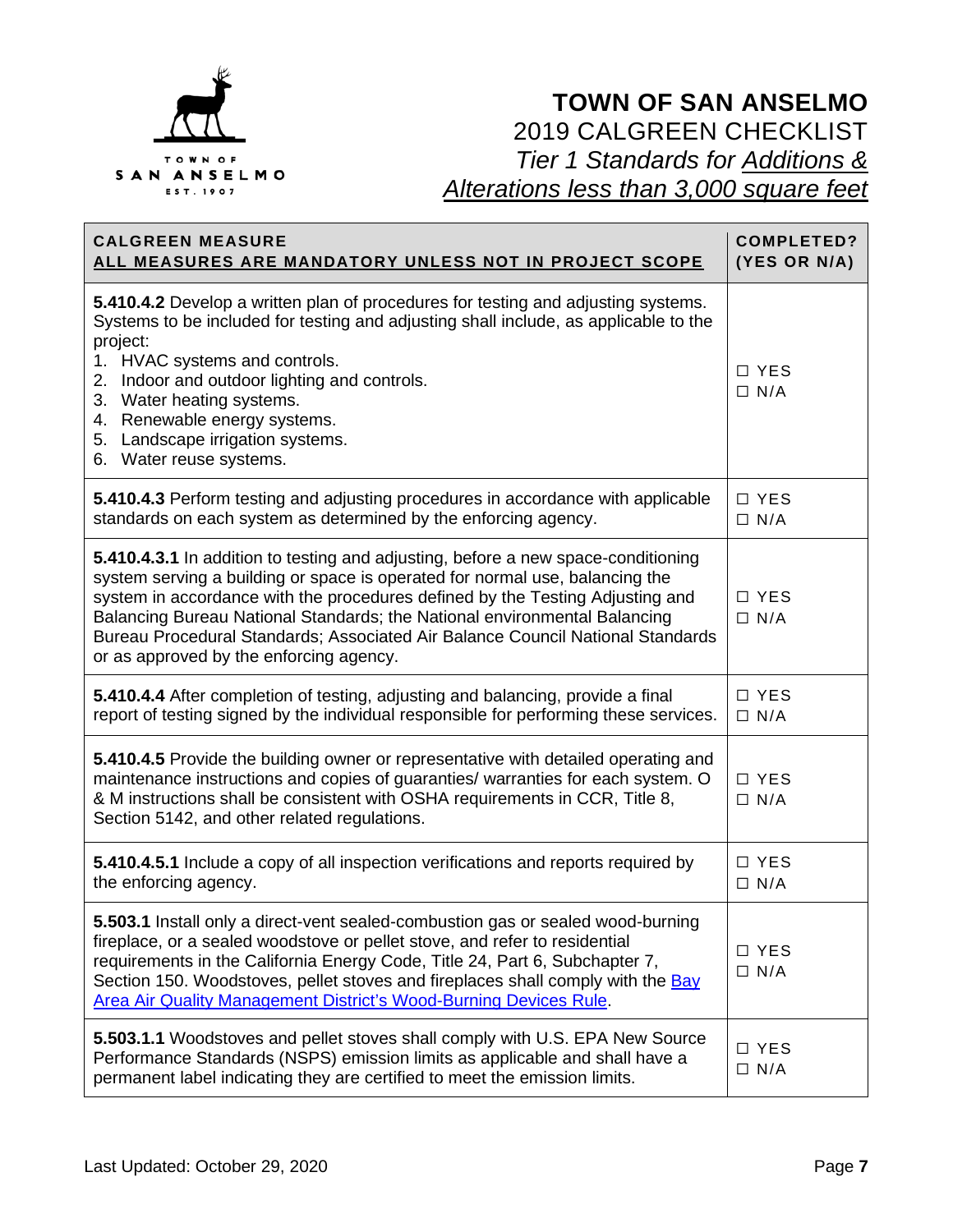

| <b>CALGREEN MEASURE</b><br>ALL MEASURES ARE MANDATORY UNLESS NOT IN PROJECT SCOPE                                                                                                                                                                                                                                                                                                                                                                                                                                                                                                                                                                                                                                                                                                                                                                                                                                                                                                                                                                                                                                                                                          | <b>COMPLETED?</b><br>(YES OR N/A) |
|----------------------------------------------------------------------------------------------------------------------------------------------------------------------------------------------------------------------------------------------------------------------------------------------------------------------------------------------------------------------------------------------------------------------------------------------------------------------------------------------------------------------------------------------------------------------------------------------------------------------------------------------------------------------------------------------------------------------------------------------------------------------------------------------------------------------------------------------------------------------------------------------------------------------------------------------------------------------------------------------------------------------------------------------------------------------------------------------------------------------------------------------------------------------------|-----------------------------------|
| 5.504.1 The permanent HVAC system shall only be used during construction if<br>necessary to condition the building or areas of addition or alteration within the<br>required temperature range for material and equipment installation. If the HVAC<br>system is used during construction, use return air filters with a Minimum Efficiency<br>Reporting Value (MERV) of 8, based on ASHRAE 52.2 1999, or an average<br>efficiency of 30 percent based on ASHRAE 52.1 1992. Replace all filters<br>immediately prior to occupancy or, if the building is occupied during alteration, at<br>the conclusion of construction.                                                                                                                                                                                                                                                                                                                                                                                                                                                                                                                                                 | $\Box$ YES<br>$\Box$ N/A          |
| 5.504.3 At the time of rough installation and during storage on the construction<br>site until final startup of the heating, cooling and ventilating equipment, all duct<br>and other related air distribution component openings shall be covered with tape,<br>plastic, sheet metal or other methods acceptable to the enforcing agency to<br>reduce the amount of dust, water and debris which may enter the system.                                                                                                                                                                                                                                                                                                                                                                                                                                                                                                                                                                                                                                                                                                                                                    | $\Box$ YES<br>$\Box$ N/A          |
| 5.504.4.1 Adhesives, sealants and caulks used on the project shall meet the<br>requirements of the following standards:<br>1. Adhesives, adhesive bonding primers, adhesive primers, sealants, sealant<br>primers and caulks shall comply with local or regional air pollution control or air<br>quality management district rules where applicable, or SCAQMD Rule 1168<br>VOC limits, as shown in Tables 5.504.4.1 and 5.504.4.2. Such products also<br>shall comply with the Rule 1168 prohibition on the use of certain toxic<br>compounds (chloroform, ethylene dichloride, methylene chloride,<br>perchloroethylene and trichloroethylene), except for aerosol products as<br>specified in subsection 2, below.<br>2. Aerosol adhesives, and smaller unit sizes of adhesives, and sealant or<br>caulking compounds (in units of product, less packaging, which do not weigh<br>more than one pound and do not consist of more than 16 fluid ounces) shall<br>comply with statewide VOC standards and other requirements, including<br>prohibitions on use of certain toxic compounds, of California Code of<br>Regulations, Title 17, commencing with Section 94507. | $\Box$ YES<br>$\Box$ N/A          |
| 5.504.4.3 Architectural paints and coatings shall comply with VOC limits in Table 1<br>of the ARB Architectural Coatings Suggested Control Measure, as shown in Table<br>5.504.4.3, unless more stringent local limits apply. The VOC content limit for<br>coatings that do not meet the definitions for the specialty coatings categories listed<br>in Table 5.504.4.3 shall be determined by classifying the coating as a Flat,<br>Nonflat, or Nonflat-High Gloss coating, based on its gloss, as defined in<br>Subsections 4.21, 4.36, and 4.37 of the 2007 California Air Resources Board<br>Suggested Control Measure, and the corresponding Flat, Nonflat, or Nonflat-High<br>Gloss VOC limit in Table 5.504.4.3 shall apply.                                                                                                                                                                                                                                                                                                                                                                                                                                        | □ YES<br>$\Box$ N/A               |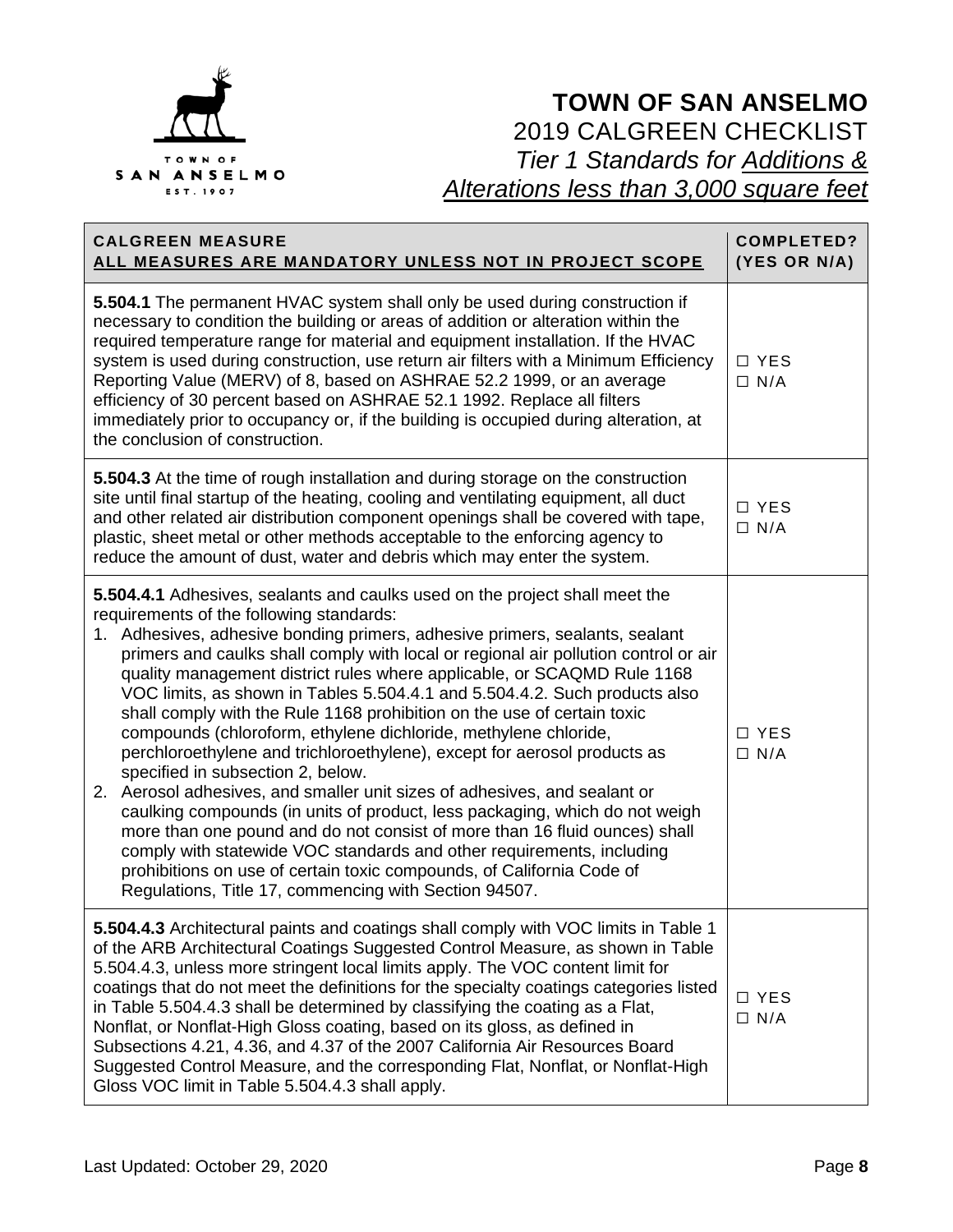

| <b>CALGREEN MEASURE</b><br>ALL MEASURES ARE MANDATORY UNLESS NOT IN PROJECT SCOPE                                                                                                                                                                                                                                                                                                                                                                                                                                                                                                                                                                                                                                                                                                                                                                                                                                                        | <b>COMPLETED?</b><br>(YES OR N/A) |
|------------------------------------------------------------------------------------------------------------------------------------------------------------------------------------------------------------------------------------------------------------------------------------------------------------------------------------------------------------------------------------------------------------------------------------------------------------------------------------------------------------------------------------------------------------------------------------------------------------------------------------------------------------------------------------------------------------------------------------------------------------------------------------------------------------------------------------------------------------------------------------------------------------------------------------------|-----------------------------------|
| 5.504.4.3.1 Aerosol paints and coatings shall meet the PWMIR Limits for ROC in<br>Section 94522(a)(3) and other requirements, including prohibitions on use of<br>certain toxic compounds and ozone depleting substances, in Sections 94522(c)(2)<br>and (d)(2) of California Code of Regulations, Title 17, commencing with Section<br>94520; and in areas under the jurisdiction of the Bay Area Air Quality<br>Management District additionally comply with the percent VOC by weight of<br>product limits of Regulation 8 Rule 49.                                                                                                                                                                                                                                                                                                                                                                                                   | □ YES<br>$\Box$ N/A               |
| <b>5.504.4.3.2</b> Verification of compliance with this section shall be provided at the<br>request of the enforcing agency. Documentation may include, but is not limited to,<br>the following:<br>1. Manufacturer's product specification<br>2. Field verification of on-site product containers                                                                                                                                                                                                                                                                                                                                                                                                                                                                                                                                                                                                                                       | □ YES<br>$\Box$ N/A               |
| 5.504.4.4 All carpet installed in the building interior shall meet at least one of the<br>following testing and product requirements:<br>1. Carpet and Rug Institute's Green Label Plus Program;<br>2. Compliant with the VOC-emission limits and testing requirements specified in<br>the California Department of Public Health Standard Method for the Testing<br>and Evaluation of Volatile Organic Chemical Emissions from Indoor Sources<br>Using Environmental Chambers, Version 1.1, February 2010 (also known as<br>CDPH Standard Method V1.1 or Specification 01350);<br>3. NSF/ANSI 140 at the Gold level or higher;<br>4. Scientific Certifications Systems Sustainable Choice; or<br>5. Compliant with the Collaborative for High Performance Schools California (CA-<br>CHPS) Criteria Interpretation for EQ 7.0 and EQ 7.1 (formerly EQ 2.2) dated<br>July 2012 and listed in the CHPS High Performance Product Database. | □ YES<br>$\Box$ N/A               |
| 5.504.4.4.1 All carpet cushion installed in the building interior shall meet the<br>requirements of the Carpet and Rug Institute Green Label program                                                                                                                                                                                                                                                                                                                                                                                                                                                                                                                                                                                                                                                                                                                                                                                     | □ YES<br>$\Box$ N/A               |
| 5.504.4.4.2 All carpet adhesive shall meet the requirements of Table 5.504.4.1.                                                                                                                                                                                                                                                                                                                                                                                                                                                                                                                                                                                                                                                                                                                                                                                                                                                          | $\Box$ YES<br>$\Box$ N/A          |
| 5.504.4.5 Hardwood plywood, particleboard, and medium density fiberboard<br>composite wood products used on the interior or exterior of the building shall meet<br>the requirements for formaldehyde as specified in ARB's Air Toxics Control<br>Measure (ATCM) for Composite Wood (17 CCR 93120 et seq.). Those materials<br>not exempted under the ATCM must meet the specified emission limits, as shown<br>in Table 5.504.4.5.                                                                                                                                                                                                                                                                                                                                                                                                                                                                                                       | □ YES<br>$\Box$ N/A               |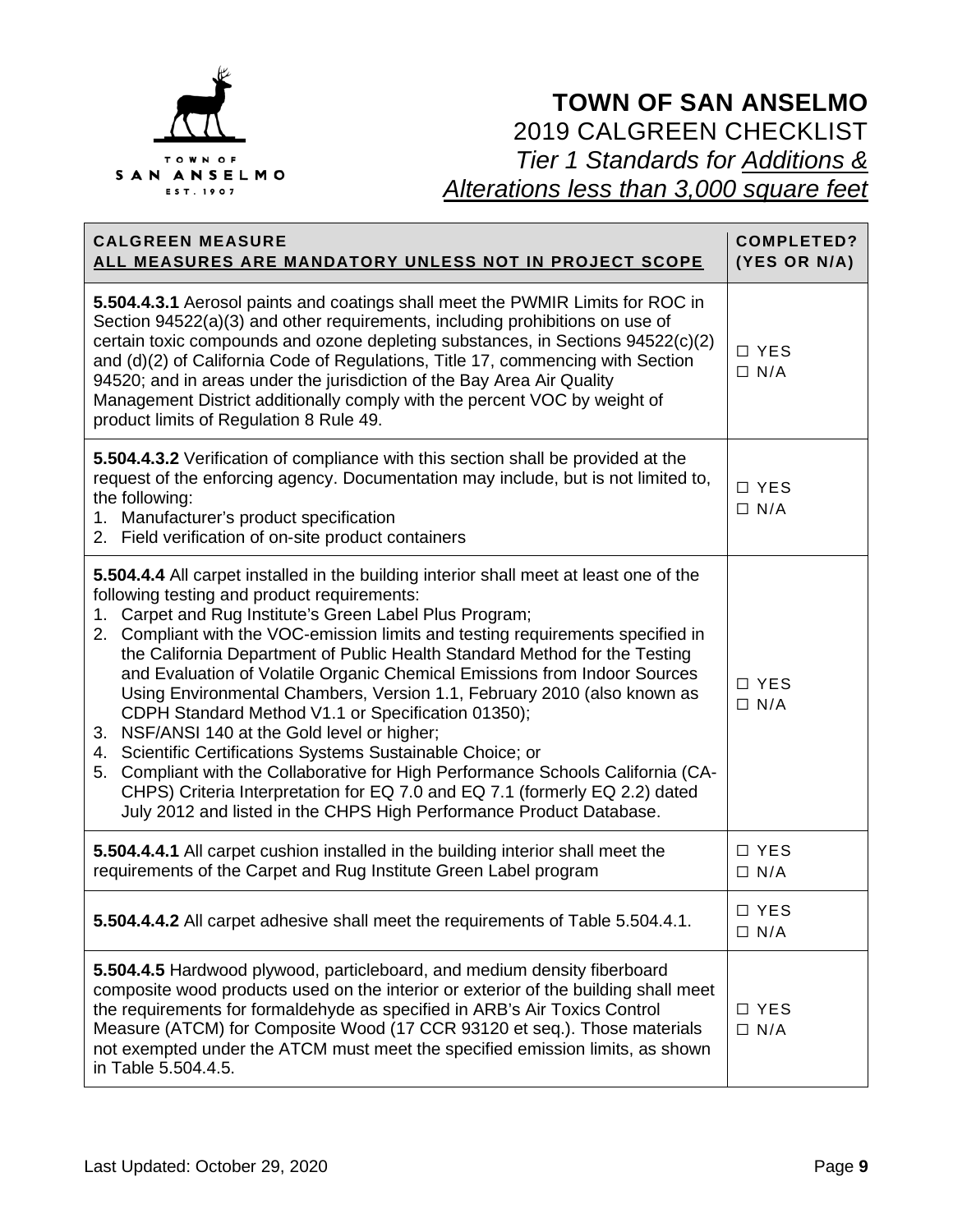

| <b>CALGREEN MEASURE</b>                                                                                                                                                                                                                                                                                                                                                                                                                                                                                                                                                                                                                                                                                                                                                                                                             | <b>COMPLETED?</b>   |
|-------------------------------------------------------------------------------------------------------------------------------------------------------------------------------------------------------------------------------------------------------------------------------------------------------------------------------------------------------------------------------------------------------------------------------------------------------------------------------------------------------------------------------------------------------------------------------------------------------------------------------------------------------------------------------------------------------------------------------------------------------------------------------------------------------------------------------------|---------------------|
| ALL MEASURES ARE MANDATORY UNLESS NOT IN PROJECT SCOPE                                                                                                                                                                                                                                                                                                                                                                                                                                                                                                                                                                                                                                                                                                                                                                              | (YES OR N/A)        |
| 5.504.4.5.3 Verification of compliance with this section shall be provided as<br>requested by the enforcing agency. Documentation shall include at least one of<br>the following:<br>1. Product certifications and specifications.<br>2. Chain of custody certifications.<br>3. Product labeled and invoiced as meeting the Composite Wood Products<br>regulation (see CCR, Title 17, Section 93120, et seq.).<br>4. Exterior grade products marked as meeting the PS-1 or PS-2 standards of the<br>Engineered Wood Association, the Australian AS/NZS 2269 or European 636<br>3S standards.<br>5. Other methods acceptable to the enforcing agency                                                                                                                                                                                 | □ YES<br>$\Box$ N/A |
| 5.504.4.6 For 80 percent of floor area receiving resilient flooring, installed resilient<br>flooring shall meet at least one of the following:<br>1. Certified under the Resilient Floor Covering Institute (RFCI) FloorScore<br>program;<br>2. Compliant with the VOC-emission limits and testing requirements specified in<br>the California Department of Public Health's 2010 Standard Method for the<br>Testing and Evaluation Chambers, Version 1.1, February 2010;<br>3. Compliant with the Collaborative for High Performance Schools California (CA-<br>CHPS) Criteria Interpretation for EQ 7.0 and EQ 7.1 (formerly EQ 2.2) dated<br>July 2012 and listed in the CHPS High Performance Product Database; or<br>4. Products certified under UL GREENGUARD Gold (formerly the Greenguard<br>Children's & Schools Program). | □ YES<br>$\Box$ N/A |
| 5.504.4.6.1 Documentation shall be provided verifying that resilient flooring                                                                                                                                                                                                                                                                                                                                                                                                                                                                                                                                                                                                                                                                                                                                                       | □ YES               |
| materials meet the pollutant emission limits.                                                                                                                                                                                                                                                                                                                                                                                                                                                                                                                                                                                                                                                                                                                                                                                       | $\Box$ N/A          |
| 5.504.5.3 In mechanically ventilated buildings, provide regularly occupied areas of<br>the building with air filtration media for outside and return air that provides at least<br>a Minimum Efficiency Reporting Value (MERV) of 8. Specified filters shall be<br>installed prior to occupancy, and recommendations for maintenance with filters of<br>the same value shall be included in the operation and maintenance manual.<br>Exceptions:<br>1. An ASHRAE 10-percent to 15-percent efficiency filter shall be permitted for an<br>HVAC unit meeting the 2016 California Energy Code having 60,000 Btu/h or<br>less capacity per fan coil, if the energy use of the air delivery system is 0.4<br>W/cfm or less at design air flow.<br>2. Existing mechanical equipment                                                       | □ YES<br>$\Box$ N/A |
| 5.504.5.3.1 Installed filters shall be clearly labeled by the manufacturer indicating                                                                                                                                                                                                                                                                                                                                                                                                                                                                                                                                                                                                                                                                                                                                               | □ YES               |
| the MERV rating.                                                                                                                                                                                                                                                                                                                                                                                                                                                                                                                                                                                                                                                                                                                                                                                                                    | $\Box$ N/A          |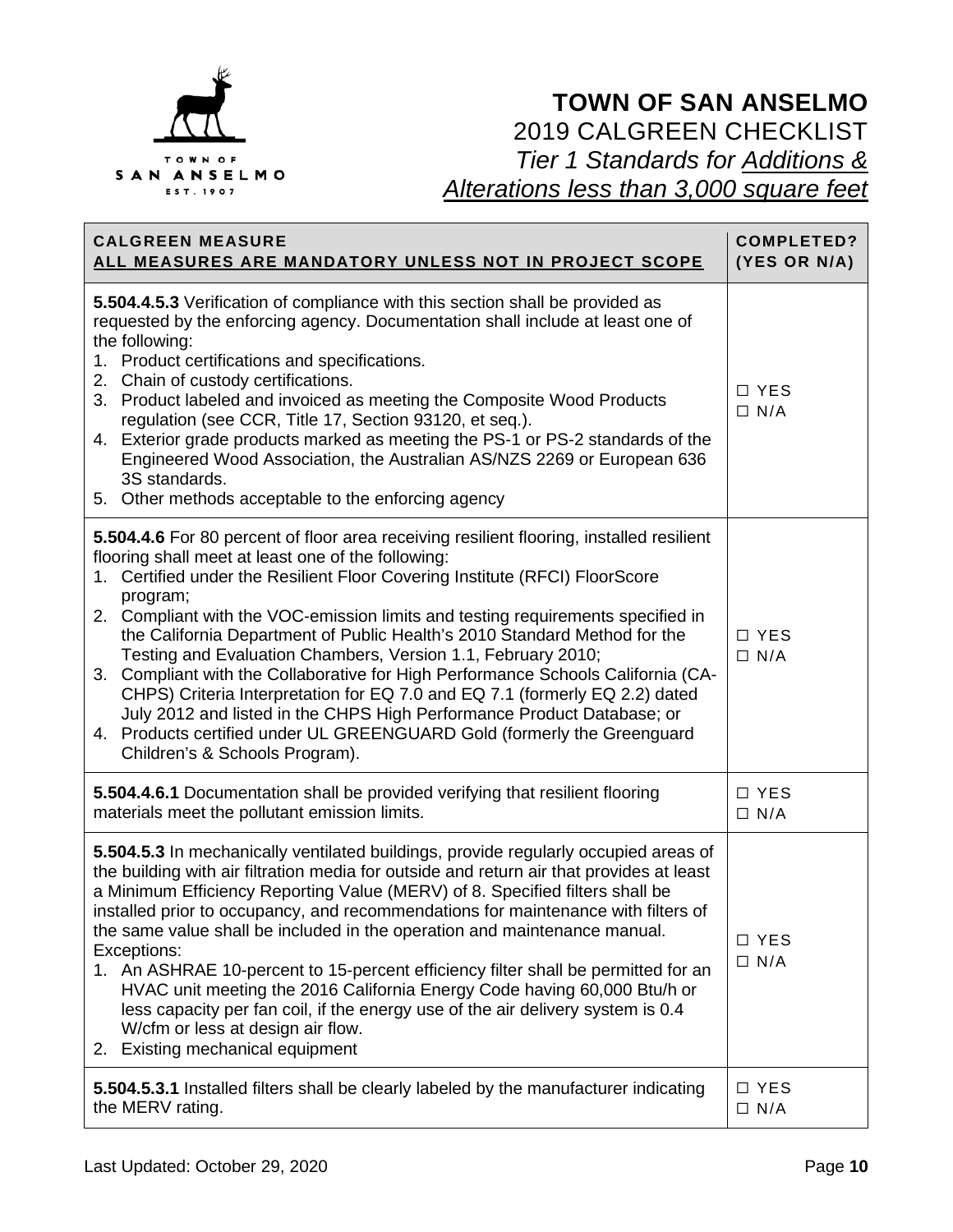

| <b>CALGREEN MEASURE</b><br>ALL MEASURES ARE MANDATORY UNLESS NOT IN PROJECT SCOPE                                                                                                                                                                                                                                                                                                                                                                                                                                                                                                                                                     | <b>COMPLETED?</b><br>(YES OR N/A) |
|---------------------------------------------------------------------------------------------------------------------------------------------------------------------------------------------------------------------------------------------------------------------------------------------------------------------------------------------------------------------------------------------------------------------------------------------------------------------------------------------------------------------------------------------------------------------------------------------------------------------------------------|-----------------------------------|
| 5.504.7 Where outdoor areas are provided for smoking, prohibit smoking within 25<br>feet of building entries, outdoor air intakes and operable windows and within the<br>building as already prohibited by other laws or regulations; or as enforced by<br>ordinances, regulations or policies of any city, county, city and county, California<br>Community College, campus of the California State University, or campus of the<br>University of California, whichever are more stringent. When ordinances,<br>regulations or policies are not in place, post signage to inform building occupants<br>of the prohibitions.          | □ YES<br>$\Box$ N/A               |
| 5.505.1 Indoor moisture control. Buildings shall meet or exceed the provisions of<br>the California Building Code, CCR, Title 24, Part 2, Section 1203 (Ventilation) and<br>Chapter 14 (Exterior Walls). For additional measures not applicable to low-rise<br>residential occupancies, see Section 5.407.2 of this code.                                                                                                                                                                                                                                                                                                             | □ YES<br>$\Box$ N/A               |
| 5.506.1 Outside air delivery. For mechanically or naturally ventilated spaces in<br>buildings, meet the minimum requirements of Section 120.1 (Requirements for<br>Ventilation) of the 2016 California Energy Code or the applicable local code,<br>whichever is more stringent, and Division 1, Chapter 4 of CCR, Title 8.                                                                                                                                                                                                                                                                                                           | $\Box$ YES<br>$\Box$ N/A          |
| 5.506.2 For buildings or additions equipped with demand control ventilation, CO2<br>sensors and ventilation controls shall be specified and installed in accordance with<br>the requirements of the 2016 California Energy Code, Section 120.1(c)4.                                                                                                                                                                                                                                                                                                                                                                                   | □ YES<br>$\Box$ N/A               |
| 5.507.4 Acoustical control. Employ building assemblies and components with<br>Sound Transmission Class (STC) values determined in accordance with ASTM<br>E90 and ASTM E413 or Outdoor-Indoor Sound Transmission Class (OITC)<br>determined in accordance with ASTM E1332, using either the prescriptive or<br>performance method in Section 5.507.4.1 or 5.507.4.2.<br>Exception: Buildings with few or no occupants or where occupants are not likely to<br>be affected by exterior noise, as determined by the enforcement authority, such as<br>factories, stadiums, storage, enclosed parking structures, and utility buildings. | □ YES<br>$\Box$ N/A               |
| 5.507.4.1 Wall and roof-ceiling assemblies exposed to the noise source making up<br>the building or addition envelope or altered envelope shall meet a composite STC<br>rating of at least 50 or a composite OITC rating of no less than 40, with exterior<br>windows of a minimum STC of 40 or OITC of 30 in the following locations:<br>1. Within the 65 CNEL noise contour of an airport                                                                                                                                                                                                                                           | □ YES<br>$\Box$ N/A               |